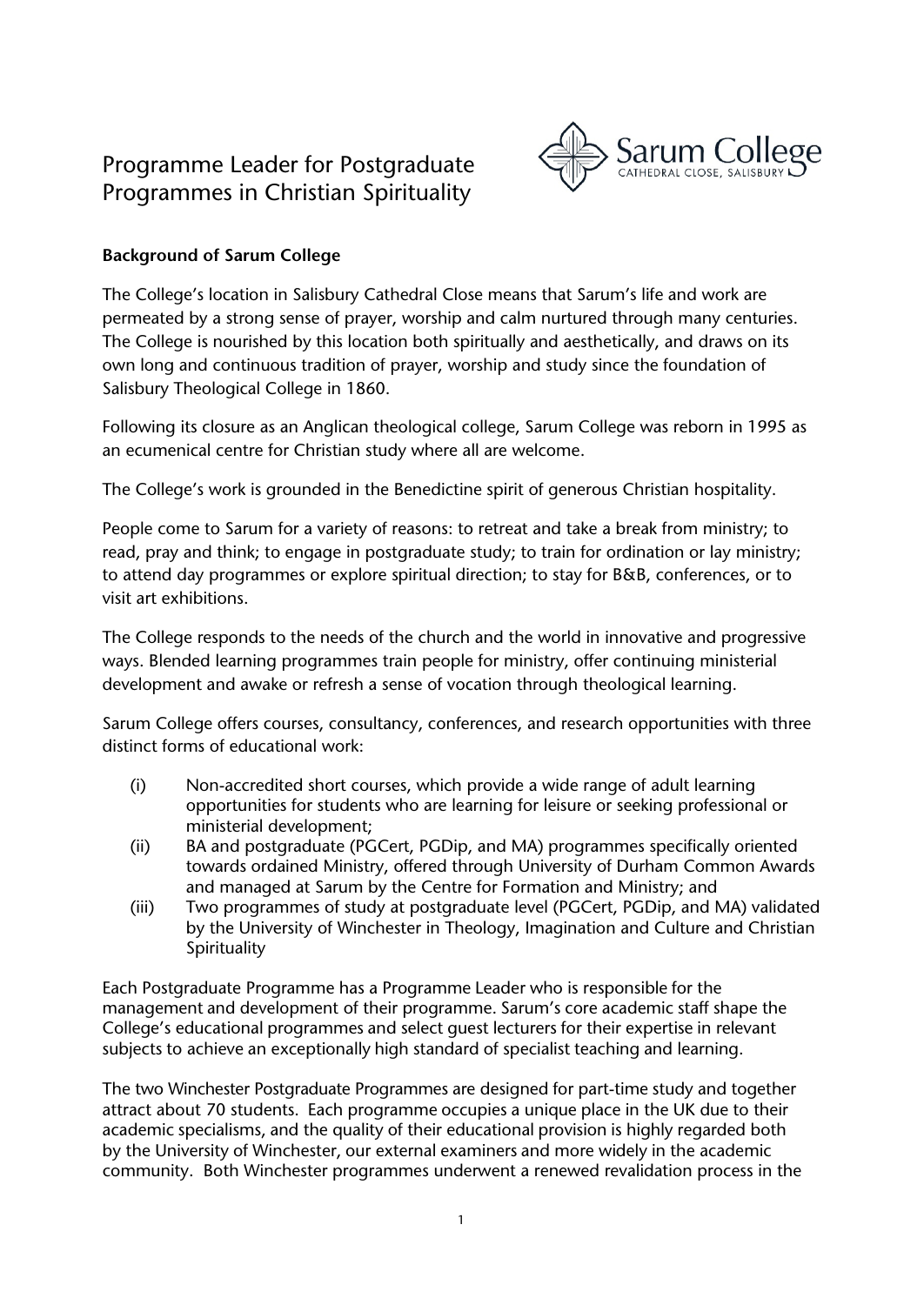#### 2020-2021 academic year.

Postgraduate students learn collaboratively in a modular curriculum, arranged around residential teaching intensives throughout the year. Modules are over the course of 13 weeks, with the first 4 weeks as preparatory reading, the week 5 as the teaching intensive from Monday afternoon until Thursday afternoon, and weeks 6-13 as time for working on and submitting the summative assessment in the form of an essay or portfolio. This distributed and flexible mode of delivery combines class-based and home-based study and allows working students and students at a distance to benefit from close contact with tutors and lecturers, with minimal disruption to their domestic, ministerial, or professional lives. Moreover, by consolidating our class-based teaching into four-day intensive breaks, the College is able to recruit worldleading scholars and seasoned practitioners to lecture on modules.

Two other Winchester postgraduate programmes, MA in Christian Liturgy and MA in Christian Approaches to Leadership, are no longer recruiting new students and have only a few students working on dissertations by way of teaching out.

It is also worth noting that the covid-19 context has necessitated a move toward more online learning provision, which has led to further upgrades and investment in educational technology and faculty-wide engagement in effective online pedagogical methods.

A significant recent development with the University of Winchester is an arrangement whereby Sarum will host and supervise a number of Winchester research students registered in the Theology, Religion and Philosophy Department. This offers a convenient and strategic form of academic progression for students and potential for Sarum staff to supervise research students based on research interests and to support career progression.

#### **Postgraduate Programmes in Christian Spirituality**

Sarum is widely known for its excellence in the area of Christian Spirituality.

The Christian Spirituality programme occupies a high-profile position in the College which offers academic, vocational, personal and devotional opportunities to explore spirituality widely, with courses for continuing ministerial development, and intellectual and professional growth and renewal.

Christian Spirituality is Sarum's longest running Postgraduate Programme and it has the largest student body of the postgraduates in Sarum, with 40 students enrolled in 2021-2022 academic year. The curriculum has maintained an investment in a relatively large number of optional taught modules as a distinctive feature of its provision; there are 14 optional modules (including those co-validated with the MA in Theology, Imagination and Culture) alongside two core modules.

- Postgraduate Certificate (PGCert) in Christian Spirituality: students are required to complete 60 credits worth of taught modules, including one core module over the customary time of one year.
- Postgraduate Diploma (PGDip) in Christian Spirituality: students are required to complete 120 credits worth of taught modules, including both core modules over the customary time of two years.
- MA in Christian Spirituality: students are required to complete 120 credits worth of taught modules, including both core modules over the customary time of two years before progressing to the independent study dissertation in their third year.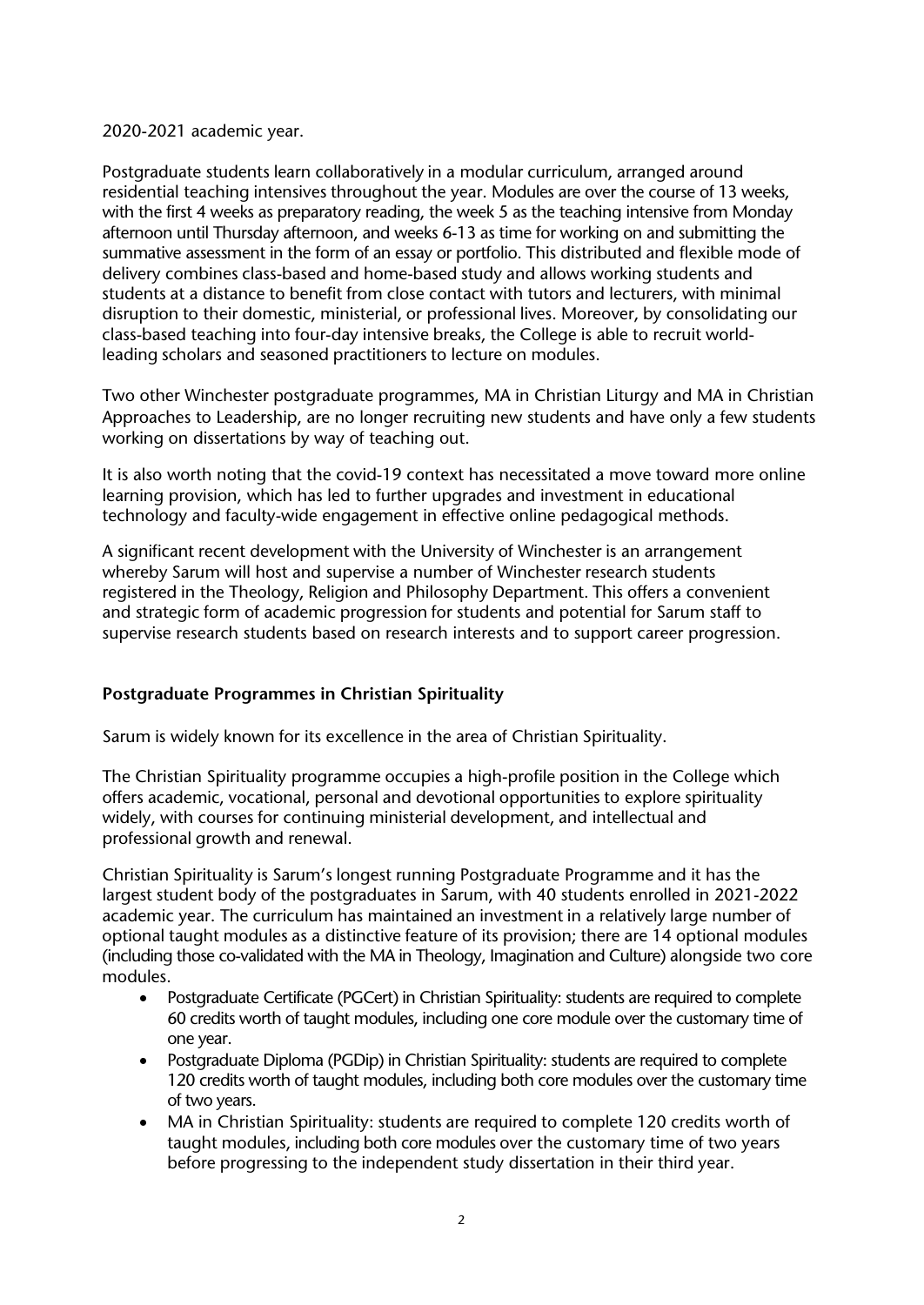The work of this and the other Winchester postgraduate programmes at Sarum is supported by the MA Administrator, Chris Whimpenny, who works four days a week (Monday to Thursday).

There is scope for the Programme Leader to also coordinate and offer short courses and community learning in the broader area of contemporary spirituality, taking a dynamic and holistic approach to the diverse learning opportunities it offers.

There is also scope for the successful candidate to act as our Disabilities Support Liaison Officer, working with Student Services in the University of Winchester to support Sarum Postgraduate students with special learning needs.

#### **University of Winchester**

- Share responsibility with the Sarum Postgraduate Programme Leaders for high standards of programme management and delivery in collaboration with University of Winchester colleagues and its academic regulations.
- Play a leading role in nurturing a research community at Sarum, developing personal research and being available for the supervision of postgraduate research students in liaison with colleagues in the Department of Theology, Religion and Philosophy at the University of Winchester.

#### **Wider Teaching Opportunities**

- Make a distinctive contribution to the work of the Sarum College's short course programme.
- Contribute to the teaching on other Sarum MA programmes and to the Sarum Ministry Programme, according to academic expertise.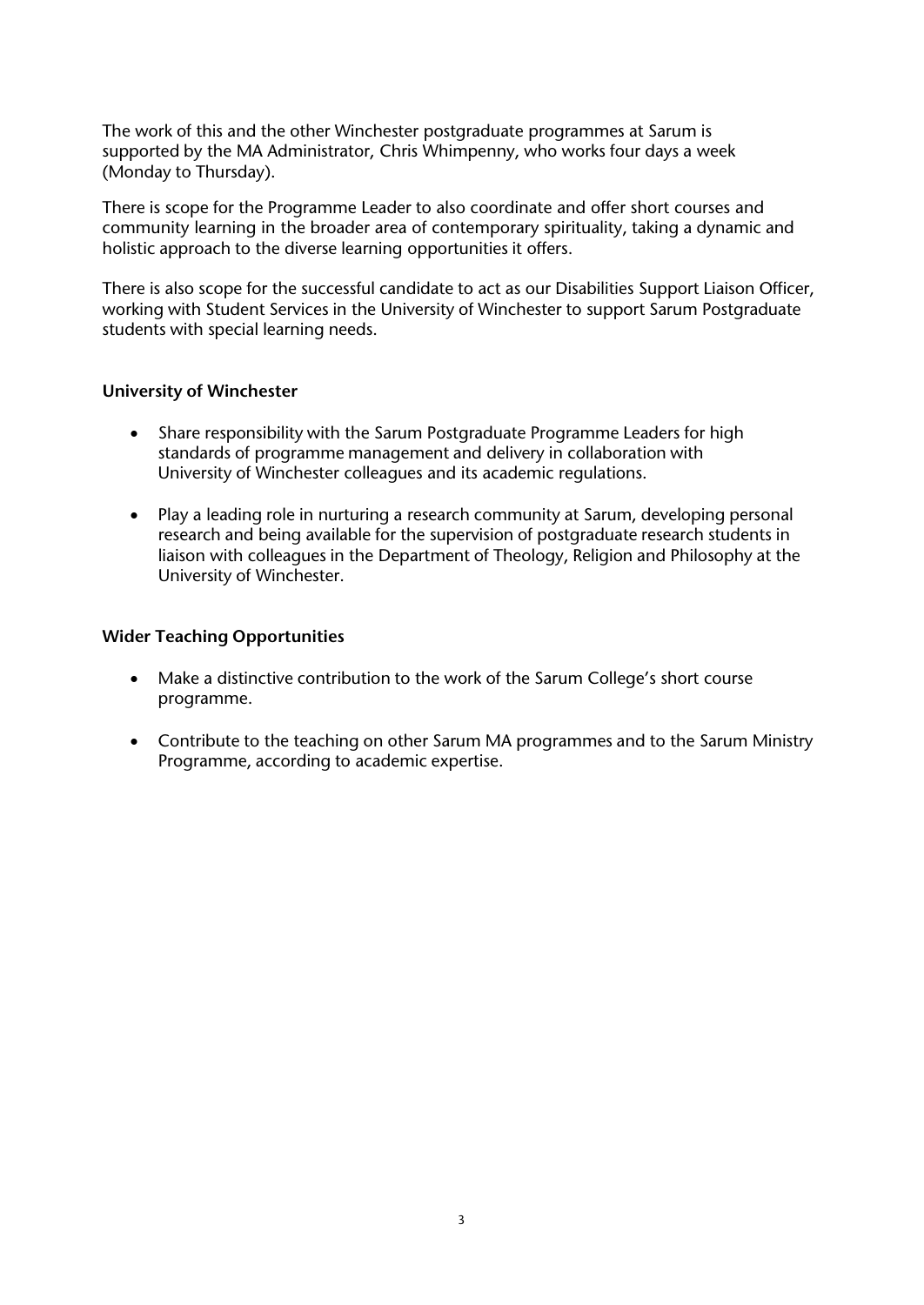# **Job Description**

| Job Title            | Postgraduate Programme Leader for Christian Spirituality                                                                                                                                                                                                                                                                                                                                                                                                                                                                                   |
|----------------------|--------------------------------------------------------------------------------------------------------------------------------------------------------------------------------------------------------------------------------------------------------------------------------------------------------------------------------------------------------------------------------------------------------------------------------------------------------------------------------------------------------------------------------------------|
| Line Manager         | Director of Academic Development                                                                                                                                                                                                                                                                                                                                                                                                                                                                                                           |
| Salary               | £32,899 plus a pension contribution of 8% of salary to the nominated<br>pension scheme, currently the Church of England Church Workers Pension<br>Fund (Pension Builder Classic), and lunch in the Refectory on working days in<br>College                                                                                                                                                                                                                                                                                                 |
| <b>Hours</b>         | The post is full time which equates to 35 hours per week at times to be<br>agreed which will be known as normal working hours. Flexi and Time off in<br>lieu (TOIL) may be taken for working beyond normal working hours and<br>there are occasions when it will be necessary to work outside normal<br>working hours (during the evenings and at weekends) as the needs of the<br>College reasonably requires. The post holder is expected to work in College<br>at least 2 days of the working week, regardless of where they are based. |
| Holiday              | The annual leave entitlement is 25 days plus statutory holidays, including<br>the days when the College is closed between Christmas day and the New<br>Year.                                                                                                                                                                                                                                                                                                                                                                               |
| <b>Starting Date</b> | The current postholder finishes in the role on 30 June 2022. A start date in<br>June 2022 is preferred to allow for handover; or alternatively as soon as the<br>candidate's notice period allows.                                                                                                                                                                                                                                                                                                                                         |

## **Principal accountabilities**

| Lead and supervise within the Postgraduate Programmes in<br><b>Christian Spirituality</b>                                                                             | 65% |
|-----------------------------------------------------------------------------------------------------------------------------------------------------------------------|-----|
| Plan and deliver distinctive short courses associated with<br>spirituality and within research interests for general public and<br>continuing ministerial development | 5%  |
| Supervise and teach in related programmes, including research<br>students                                                                                             | 15% |
| Engage in original research                                                                                                                                           | 15% |

## **Job Purpose**

To oversee the delivery, development and expansion of the Postgraduate Programmes Christian Spirituality and contribute to learning in the area of contemporary spirituality within Sarum College.

## **Primary responsibilities**

- 1. Be responsible for the management and development of the Postgraduate Programmes in Christian Spirituality;
- 2. Convene the Christian Spirituality programme modules, recruit external lecturers and contribute to the teaching of the modules according to academic expertise and interest;
- 3. Cooperate and coordinate with the Programme Leader for Postgraduate Programmes in Theology, Imagination, and Culture for convening, delivering, and marking co-validated modules.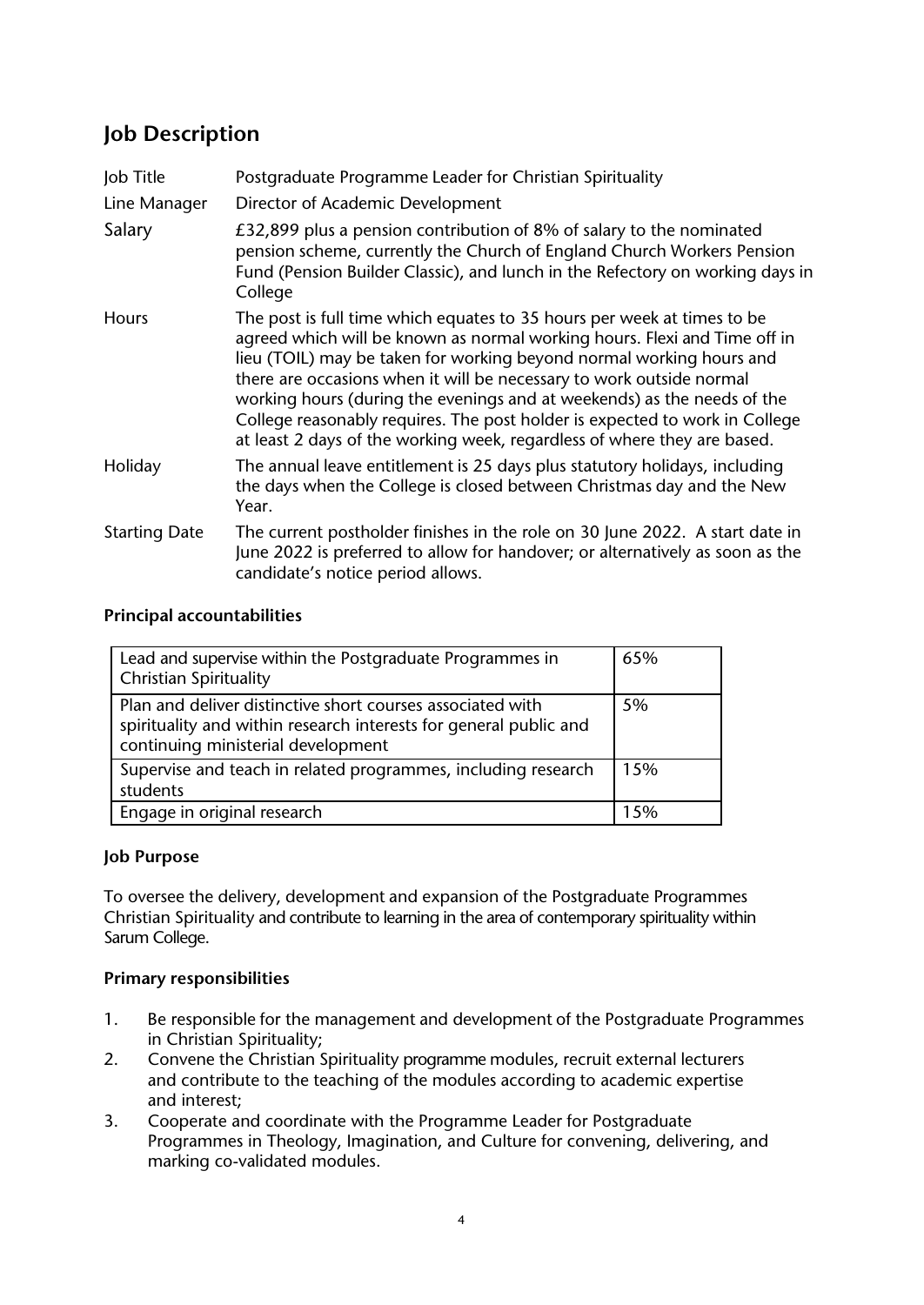- 4. Oversee supervision of MA students' Independent Study dissertations in Christian Spirituality and contribute to the wider development and dissemination of high quality student work through research skills, dissertation training and support;
- 5. Ensure academic support of Spirituality MA students by assigning Academic Tutors when necessary;
- 6. Marking, working with external examiners and the exam board;<br>7. Share in the financial responsibility for programmes and liaise wi
- Share in the financial responsibility for programmes and liaise with the Bursar in relation to student and tutor fees;
- 8. Oversee the recruitment of Spirituality MA students in cooperation with the Director of Academic Development, the MA Administrator and Marketing Department;
- 9. Engage in strategic research in area of interest (for example, by pursuing opportunities to raise funding for individual or collaborative projects, disseminating research findings through teaching, publications and papers given at conferences and organising researchled conferences at Sarum College).
- 10. Produce at least one peer reviewed publication or research-based monograph every two years;
- 11. Share in the responsibility for building a research community at Sarum and supervise and direct research students with University of Winchester TRP colleagues;
- 12. Devise and direct a programme of non-accredited educational activities;
- 13. Attend and contribute to educational committees as required, including MA Operations meetings, MA Programme Management meetings, Academic Faculty meetings, Learning and Teaching Forums, and the Board of Studies;
- 14. Contribute to teaching, development and delivery of programmes and modules in other areas of the College's academic work within areas of expertise as required. This includes an expectation of some contribution in spirituality teaching in the Centre for Formation in Ministry.

## **Person specification**

## **Essential requirements for the post**

- 1. Hold, or be in the latter stages of obtaining, a postgraduate qualification in theology, spirituality, or a cognate subject at PhD level.
- 2. Have evidence of excellence in teaching and an ability to design, deliver, and administrate modules taught at the Masters level.
- 3. Creatively and comfortably teach a wide range of students within the context of adult education.
- 4. Have an understanding of the academic marketplace and a willingness to design educational opportunities for a variety of partners.
- 5. Promote excellence in the study of spirituality.
- 6. Be willing to work with individuals and groups from across a wide range of theological positions and traditions.
- 7. Be able to be present in college for at least 2 days of the working week.
- 8. Be able to work some evenings and weekends, as required.

## **Desirable requirements for the post:**

- 1. Be a Fellow of the Higher Education Association
- 2. Have a record of research and publications in theology.
- 3. Have seen student(s) through to successful completion of PhD.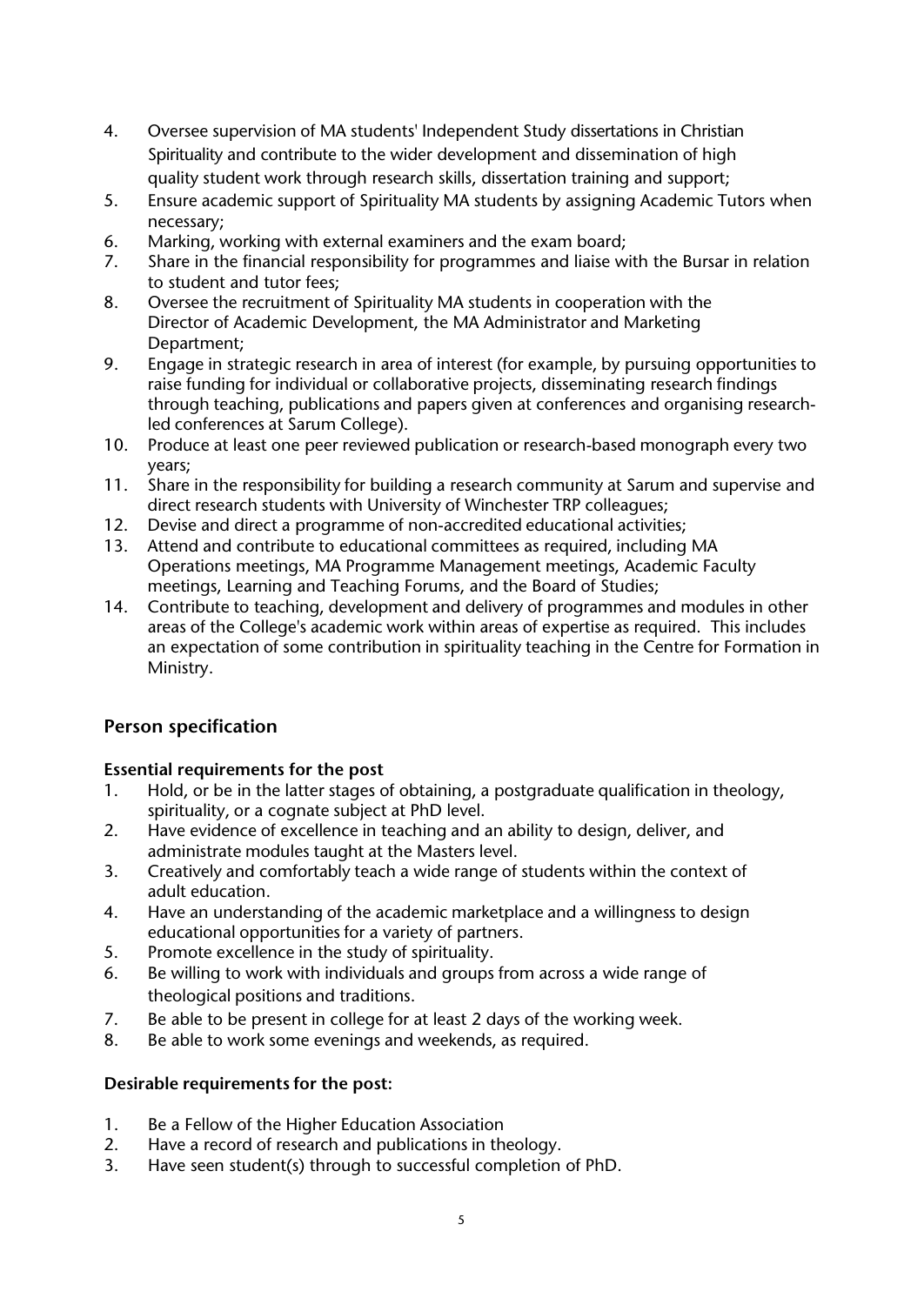- 4. Work with University of Winchester colleagues to support research students in supervision.
- 5. Have some awareness of the challenges and opportunities that face an educational institution like Sarum College.
- 6. Be entrepreneurial.<br>7. Have some awarene
- Have some awareness of interdisciplinary and interprofessional approaches to work in theology.
- 8. Sympathy with Christian roots and values of the college.
- 9. Able to act as the Sarum College Disabilities Support Officer. The role is to liaise with Student Services in the University of Winchester in the support of Sarum postgraduate students with special learning needs.

#### **Further Information about Sarum College**

- Sarum is a significant academic theological resource in the South of England and beyond, which is enriched by the excellent library. There are also a large number of non-validated education programmes which contribute to a community of learning, research and study. Sarum staff contribute to a number of innovative research projects.
- Sarum is ideally placed to respond to the changing needs of the regional bishops and is actively pursuing ways of doing so, including closer partnership with Salisbury Diocesan Continuing Ministerial Development as well as with leaders of other denominations.
- Sarum runs a number of residential programmes for clergy in their professional and ministerial development. It provides mentoring and supervision for clergy, and a place where clergy and others can take a break, stay for sabbatical, or take reading weeks. There is a steady stream of overseas visitors and groups who use the College as a place for retreat and study. Spiritual direction, supervision, leadership development and consultancy add richly to the more academic side of college life.
- Sarum works with the Diocesan Board of Education to develop leadership work with head teachers and senior leaders in church schools and has developed a research project in the same area.
- Sarum welcomes groups who wish to use the College as a place to stay so that they can engage in their own work. These include Anglican groups (eg Bishops' senior staff teams and clergy cell groups), URC and Methodist groups, groups from other faiths and those concerned with alternative forms of spirituality. All value the accommodation, the working rooms, and the quiet location in the Close, with the rich worship of the Cathedral a short walk away.
- With 40 en-suite rooms, casual visitors may book B&B when availability allows. Revenue from this, venue hire and catering services operate through a trading subsidiary.
- We work collaboratively to develop music and liturgy courses with the Royal School of Church Music (RSCM) whose administrative offices are in the College.
- The Benedictine community known as St Benedict's Priory (the Pershore, Nashdom and Elmore Trust) owns and lives in a house in the grounds of the College formerly occupied by the Principal. The monks join the College for worship and lunch and enrich the College community with their prayers and presence.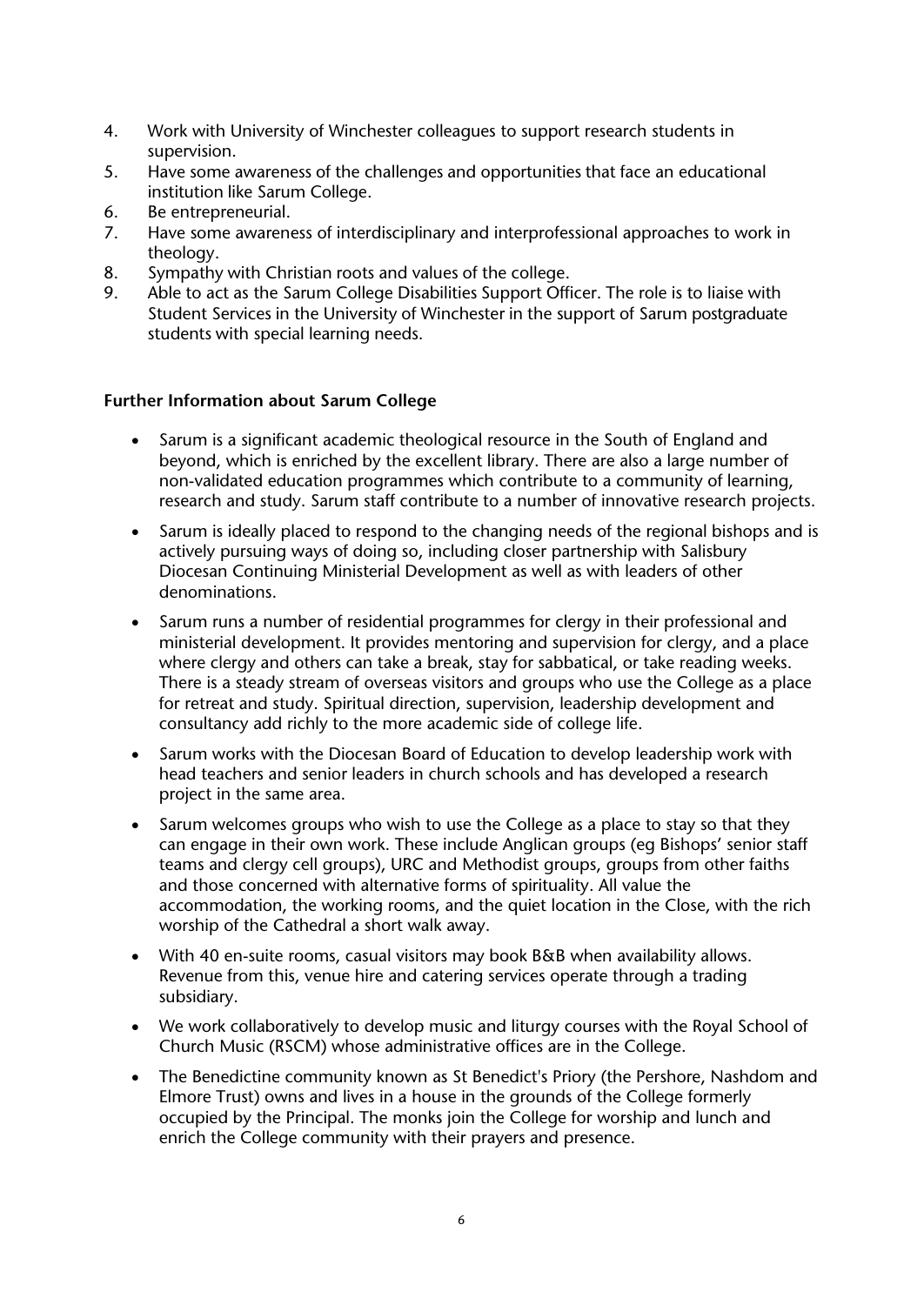## **The Staff**

There are approximately 40 full and part-time staff as well as additional casual staff in the kitchen and refectory who work when needed, and a number of volunteers.

The College leadership team consists of:

- The **Principal** leads the team and holds responsibility under direction of the Board of Trustees for all aspects of operational and strategic management of Sarum College.
- The **Director of Finance** looks after the finances, HR, health and safety, and the general care of the building.
- The **Director of Communications and Marketing** leads on all communications and is the data protection officer for the College.
- The **Director of Academic Development** leads the Academic Faculty and the validated relationship with University of Winchester.
- The **General Manager of Hospitality** leads the work of all aspects of the residential services of the College, the catering and the booking of internal and external meetings and conferences.

## **The Building**

Sarum College stands in the North-East corner of the Close in Salisbury, is Grade 1 listed and is in a good state of renovation. There are four main sections to the building – the oldest part is said to be designed by Wren. When Bishop Hamilton founded the College in 1860 to provide for necessary training for new priests for his diocese, a major extension was built by the Victorian architect William Butterfield. Following the merger of Salisbury and Wells theological colleges, two much more modern extensions were added: the East wing and the library/refectory block. There is a rolling programme of interior and exterior refurbishment.